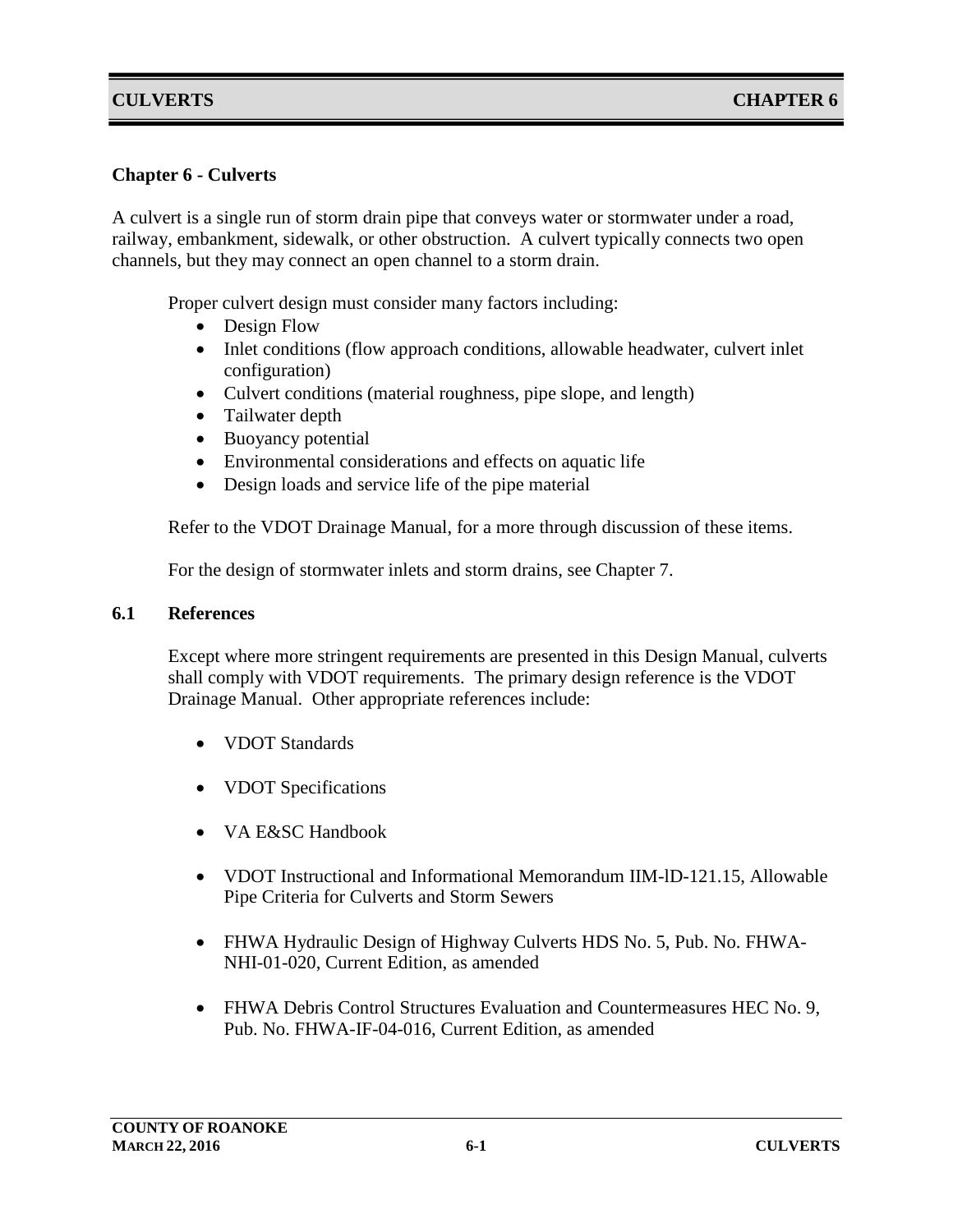#### **6.2 Design Methodology and Criteria**

#### **6.2.1 Computation Methods**

Manual computations use design equations and nomographs. Results are documented on VDOT's Design Form LD-269. Form LD-269 is included in Appendix 6A.

There are a number of computer programs available to design culverts. Any of these computer programs will be acceptable if their methodologies are based on the same equations and nomographs accepted by VDOT, and if they provide the same documentation of inputs, assumptions, and output as are contained on VDOT's Design Form LD-269.

#### **6.2.2 Hydrology**

#### **A. Design Flow Methodology**

See Chapter 4 for methodology used to determine design flows. Generally culverts shall be designed based on the peak flow (steady state), ignoring the effects of temporary upstream storage.

#### **B. Obstruction Allowance**

An obstruction allowance shall be applied in critical areas where excessive backwater may result in property damage or be a potential safety hazard.

After using the appropriate design methodology to calculate the peak stormwater flow for a given frequency, an obstruction allowance will be added to the peak flow to establish the design flow rate through the culvert. The minimum obstruction allowance factor is intended to account for normal culvert obstructions, which may lower the actual capacity of the culvert once constructed, and is based on the size of the culvert pipe in accordance with the following tabulation:

| <b>Culvert Size</b> | Minimum Obstruction Allowance Factor |
|---------------------|--------------------------------------|
| 18" and less        | 25%                                  |
| $21" - 24"$         | 20%                                  |
| 30"                 | 15%                                  |
| 36" and greater     | 10%                                  |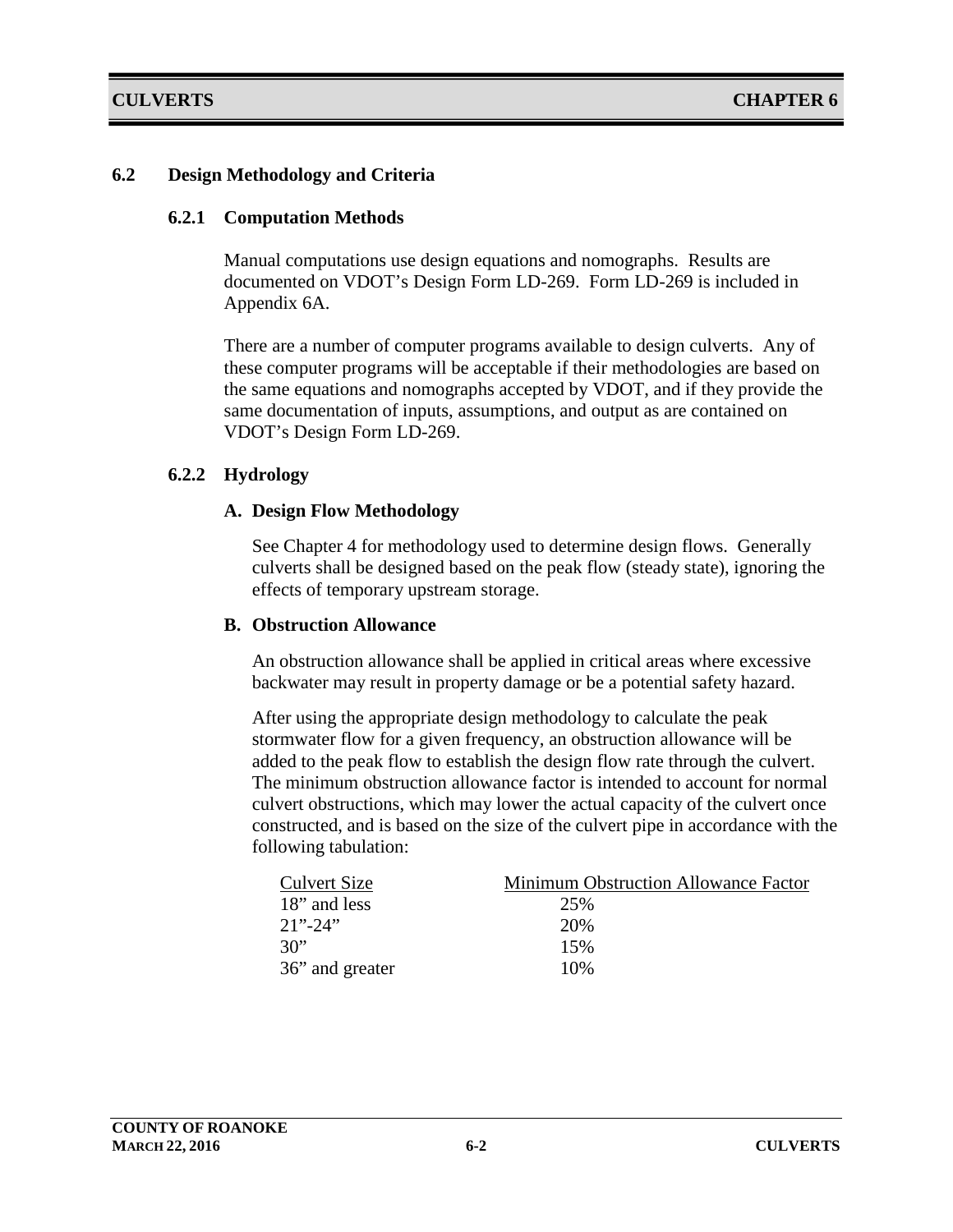#### **6.2.3 Culvert Hydraulics**

#### **A. Design Flow**

The design flow shall be the peak flow from the following frequency storm event, plus the appropriate obstruction allowance:

| Roadway            | <b>Storm Frequency</b> |
|--------------------|------------------------|
| Primary & Arterial | 25-year                |
| Secondary & Other  | 10-year                |

These frequencies are minimum values. Designing for less frequent storms may be required where there is potential damage to structures, loss of human life, injury, or heavy financial loss in the event of flooding.

Compliance with the National Flood Insurance Program (NFIP) is necessary for all locations where construction will encroach on a 100-year frequency flood plain.

In addition, the 100-year peak flow (without the addition of the obstruction allowance) shall be routed through all culverts, determining the headwater depth behind the culvert with road overtopping, to ensure that buildings and other structures are not flooded and that adjacent roadways and adjacent properties do not suffer significantly increased damage during the 100-year storm event. Storage impacts of water behind the culvert may be considered in the calculation, but is not required.

#### **B. Allowable Headwater**

The allowable headwater is the depth of water that can be ponded at the upstream end of the culvert during the design condition, as measured from the culvert inlet invert.

The allowable headwater depth shall be limited by the following conditions:

• Headwater does not cause upstream property damage;

• Headwater does not increase the 100-year flood elevation, as mapped by NFIP;

• During a design storm event, the water surface shall be a minimum of 18 inches below the shoulder of the road at the point where the culvert crosses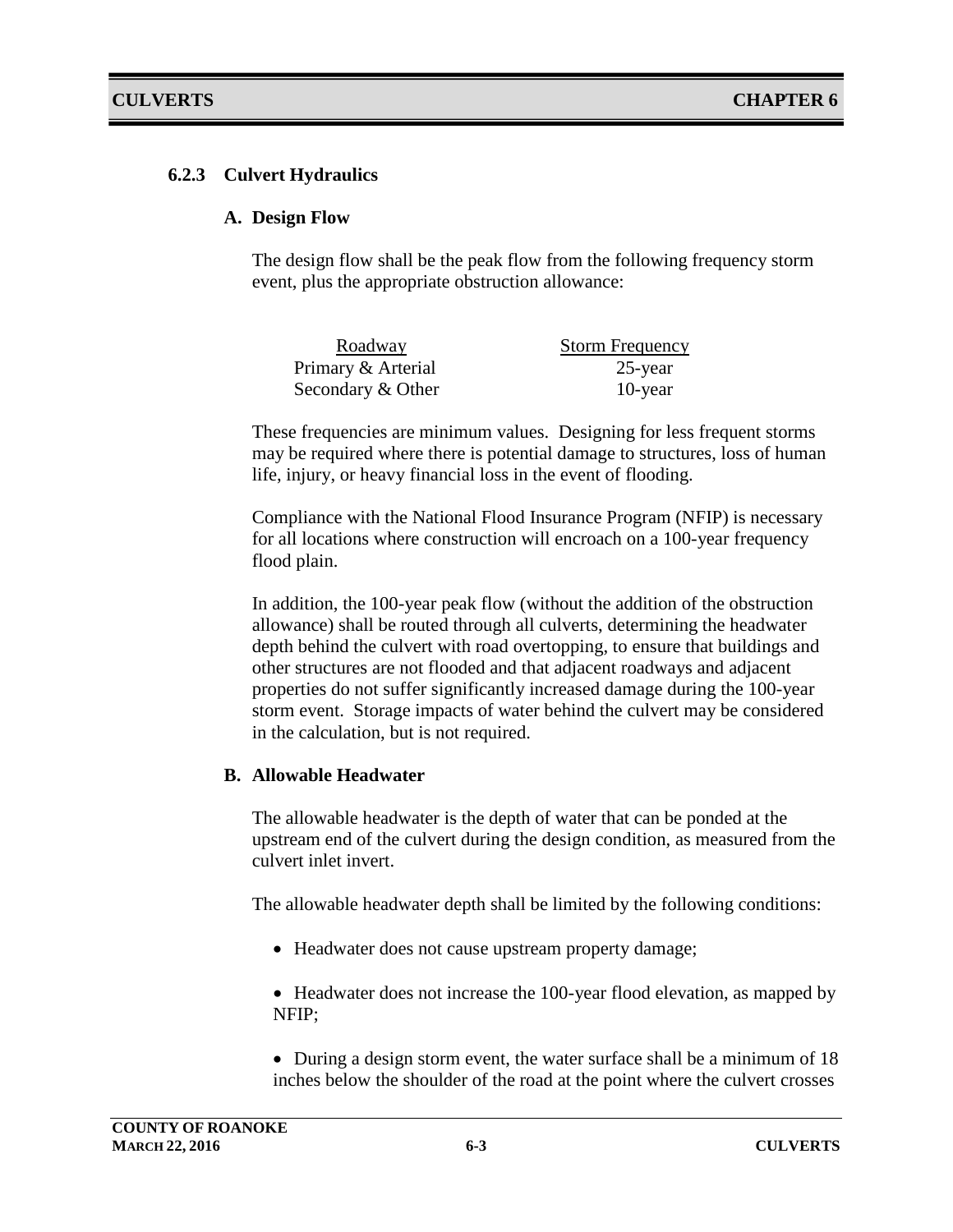under, or the low point of the road grade where the water would overtop the road;

• Headwater depth shall not exceed 1.5 times the diameter or height of the culvert barrel;

• Headwater depth shall not be such that stormwater flows to other ditches or terrain, which permits the flow to divert around the culvert.

• The maximum overtopping depths during an 100-year storm event for various street classifications are as follows:

| Classification | Max. Depth at Crown | Max. Velocity |
|----------------|---------------------|---------------|
| Local          | $1 \text{ ft}$      | 6 fps         |
| Collector      | $1 \text{ ft}$      | 6 fps         |
| Arterial       | No Overflow         | No Overflow   |
| Highway        | No Overflow         | No Overflow   |

\* Street overflow during a 100-year storm will not be allowed if the street is the only means of access for 40 or more residences. A variance to this requirement may be granted if the applicant shows that the connecting roads will be experiencing substantial overtopping during a 100-year storm and that there is no benefit to enforcing this requirement.

• In most instances, the roadway overtopping may be treated as a broad crested weir.

#### **C. Tailwater Conditions**

Tailwater is the water into which a culvert outfall discharges. Culvert design shall be based on tailwater conditions that could reasonably be anticipated during the design condition.

• If an upstream culvert outlet is located near a downstream culvert inlet, the headwater elevation of the downstream culvert may establish the design tailwater depth at the upstream culvert.

• If the culvert discharges into a lake, pond, stream, or other body of water, the maximum water elevation of the body of water during the design storm may establish the design tailwater elevation at the upstream culvert.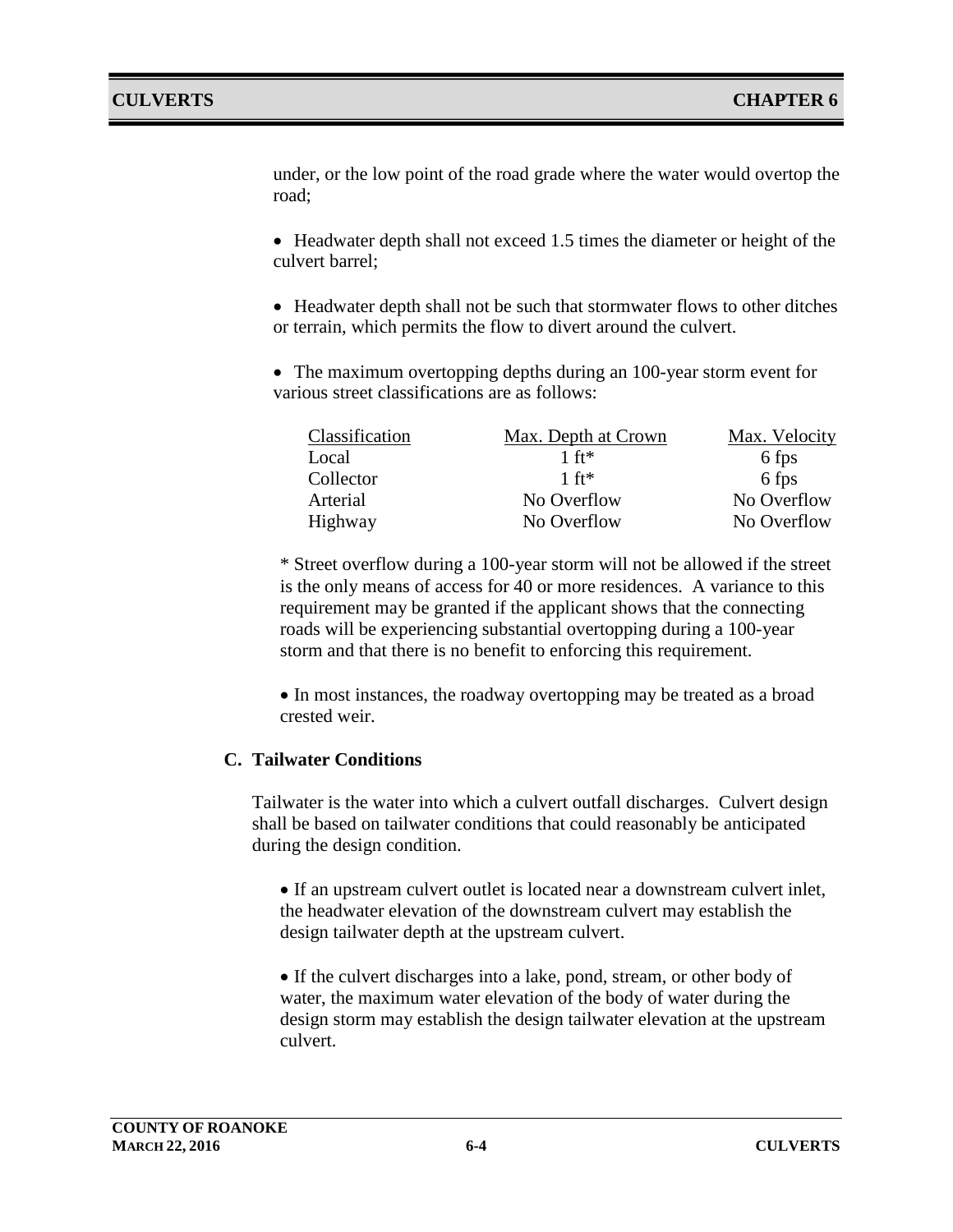.

#### **D. Inlet and Outlet Control**

Culvert hydraulic design shall consider both inlet and outlet control conditions. For a culvert operating with inlet control, the flow capacity is governed by the inlet geometry. For an outlet control culvert, the inlet geometry, barrel characteristics and tailwater elevation all impact the flow capacity.

Minimum culvert performance is determined by analyzing both inlet and outlet control for a given flow and using the highest resulting headwater.

#### (i) Inlet Control

The following factors are considered when calculating inlet control headwater:

- Inlet Area cross sectional area of the culvert entrance face
- Inlet Edge projecting, mitered, headwall, or beveled edges are common
- Inlet Shape rectangular, circular, elliptical, or arch are common

The nomograph for inlet control for circular concrete, corrugated metal and corrugated HDPE culvert pipe is included in Appendix 6A. Nomographs for calculating headwater and flow capacity for other pipe geometries are contained in the VDOT Drainage Manual.

#### (ii) Outlet Control

The following factors are considered when calculating outlet control headwater:

- Manning's Roughness (n) based on barrel material, for recommended n values, see the table in Appendix 6A.
- Barrel Area cross section perpendicular to the flow
- Barrel Length
- Barrel Slope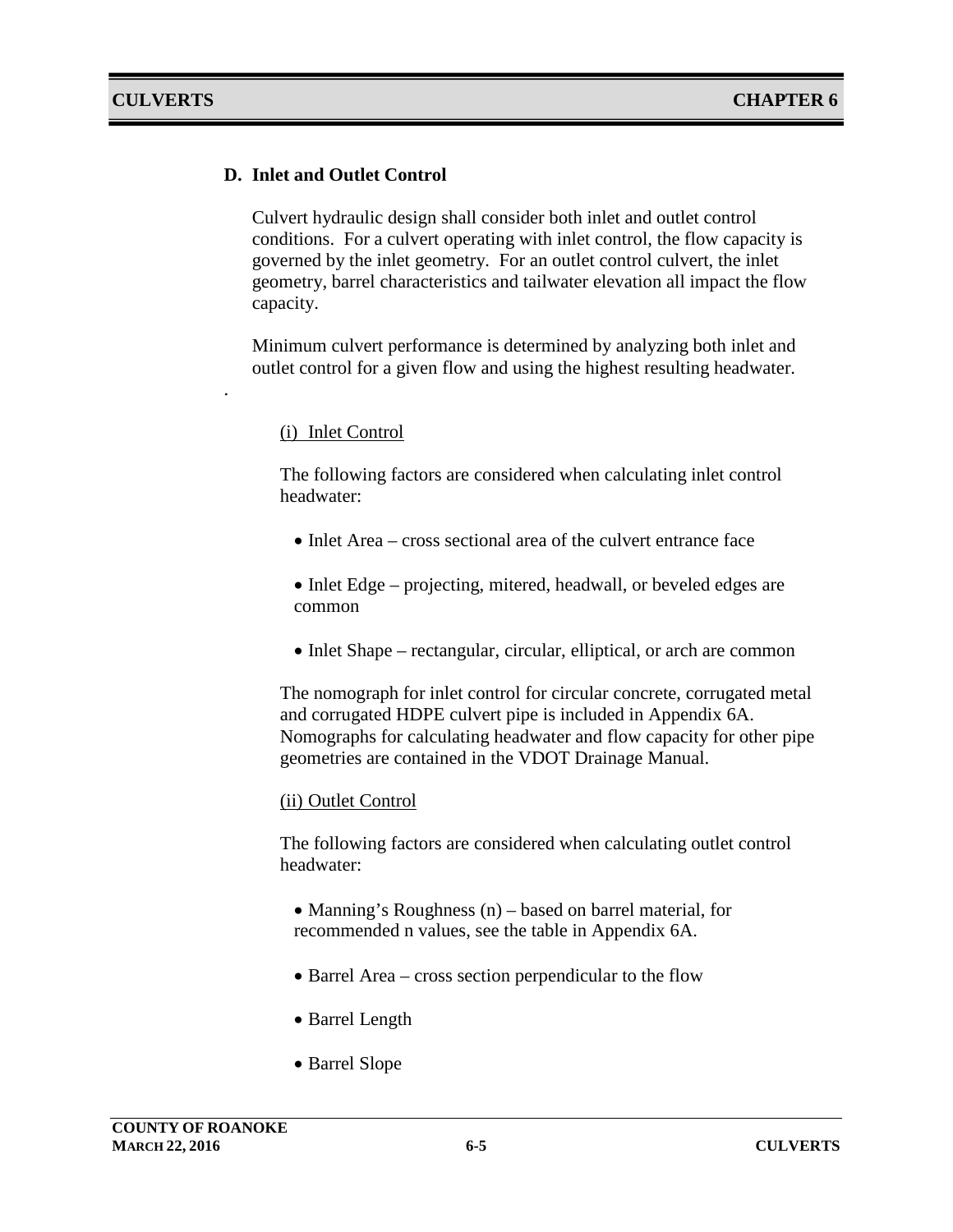• Tailwater Elevation

Outlet control affects the hydraulic grade line of the flow through the culvert. To calculate the hydraulic grade, reference the equations for velocity, velocity head, entrance losses, friction losses, and exit losses contained in the VDOT Drainage Manual.

The nomograph for outlet control on circular concrete and corrugated metal pipe is included in Appendix 6A. For additional nomographs, cross sections, and pipe materials, see the VDOT Drainage Manual.

#### **E. Culvert Velocity**

Outlet velocity must be checked to assure that excessive erosion and scour problems will not occur. MS 19 from the VA E&SC Handbook requires that discharges be made to an adequate channel.

Culvert outlet protection shall be provided in accordance with the standards and specifications for Outlet Protection and Riprap in the VA E&SC Handbook.

Culverts under roads shall be provided with end sections or endwalls in accordance with the outlet protection requirements of the VDOT Drainage Manual.

Where a special design is needed to reduce outlet velocity, it shall be designed in accordance with VDOT standards.

The minimum velocity in a culvert barrel must be adequate to prevent siltation at low flow rates. At a minimum this velocity shall be 3 feet per second for a 2-year storm event.

#### **6.2.4 Structural Design**

All culverts shall be designed to withstand a HS-20 highway loading, unless it crosses under a railroad, in which case the culvert shall be designed for railroad loads. The structural design shall consider the depth of cover, trench width and condition, bedding type, backfill material, and compaction.

#### **6.2.5 Materials**

Culverts, both public and private, shall be constructed of materials as follows: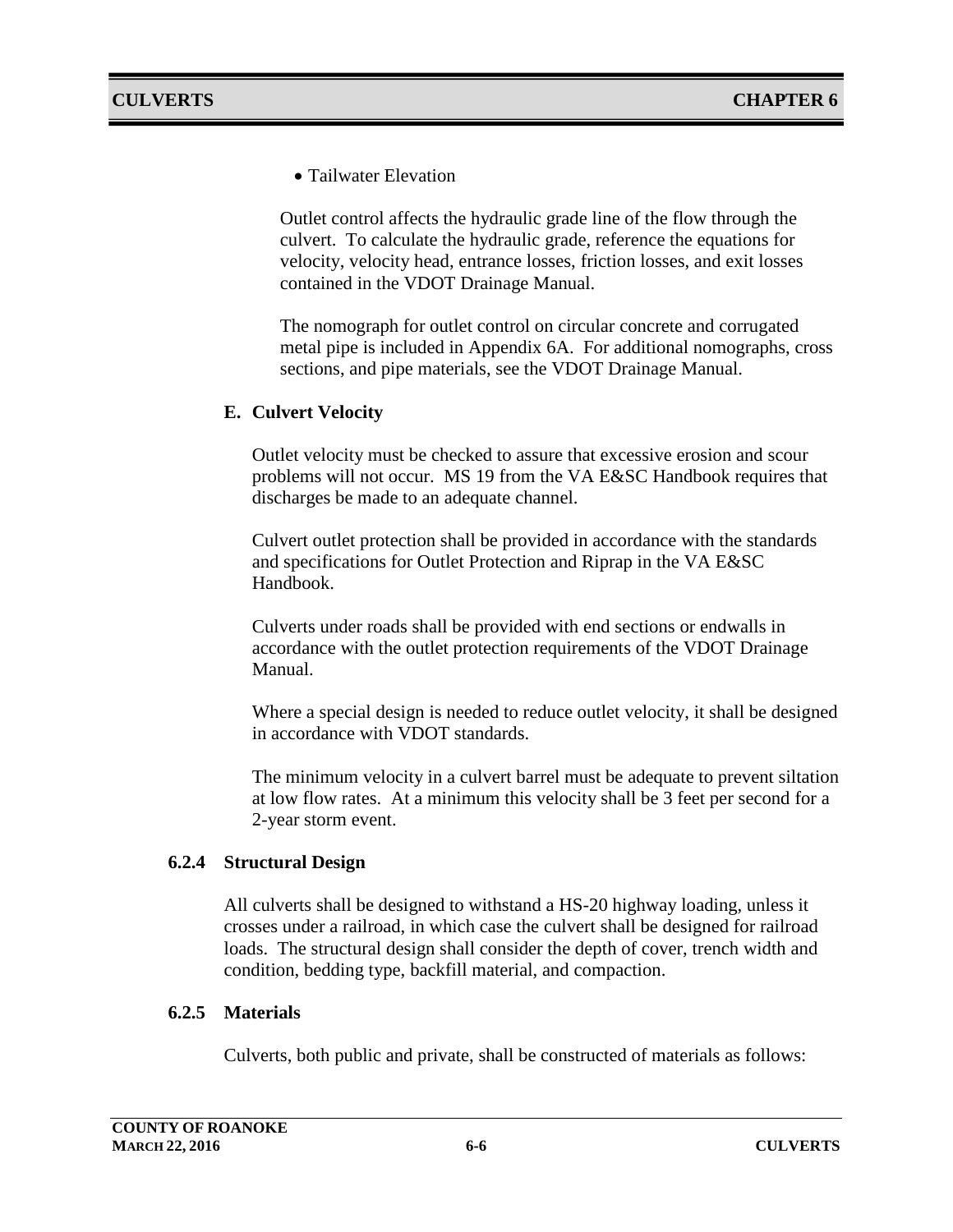• Culverts in the VDOT right-of-way shall be VDOT approved materials in accordance with VDOT IIM-LD-121.15 and VDOT Standard PC-1. Minimum depths of cover are shown in the PC-1 details.

• Public culverts not in the VDOT right-of-way shall be:

o Reinforced concrete pipe (RCP) Class III minimum or greater as required by loading conditions/cover or box.

o Aluminized corrugated metal pipe (CMP), is allowed for private systems only for sizes 36-inch diameter or smaller. Minimum gage thickness for CMP culverts shall be 16 gage for 30-inch diameter and smaller. Minimum gage thickness for 36-inch diameter CMP culverts shall be 14 gage. Trench design for CMP culverts shall meet ASTM or AASHTO standards.

o Special CMP culverts including diameters greater than 36-inch, elliptical, and arch designs will be considered on a case-by-case basis by the County of Roanoke for use as culvert pipe material in private storm drain systems.

• Private culverts not in the VDOT right-of-way may be:

o Reinforced concrete pipe (RCP) Class III minimum or greater as required by loading conditions/cover or box.

o Aluminized corrugated metal pipe (CMP), for sizes 36-inch diameter or smaller. Minimum gage thickness for CMP culverts shall be 16 gage for 30-inch diameter and smaller. Minimum gage thickness for 36-inch diameter CMP culverts shall be 14 gage. Trench design for CMP culverts shall meet ASTM or AASHTO standards.

o Special CMP culverts including diameters greater than 36-inch, elliptical, and arch designs will be considered on a case-by-case basis

o Corrugated high-density polyethylene (HDPE) with an integrally formed smooth interior is allowed for sizes 48-inch diameter or smaller. HDPE culvert pipe minimum cover must be in accordance with the County of Roanoke Inspection Specifications for HDPE Pipe contained in Chapter 7-B-11.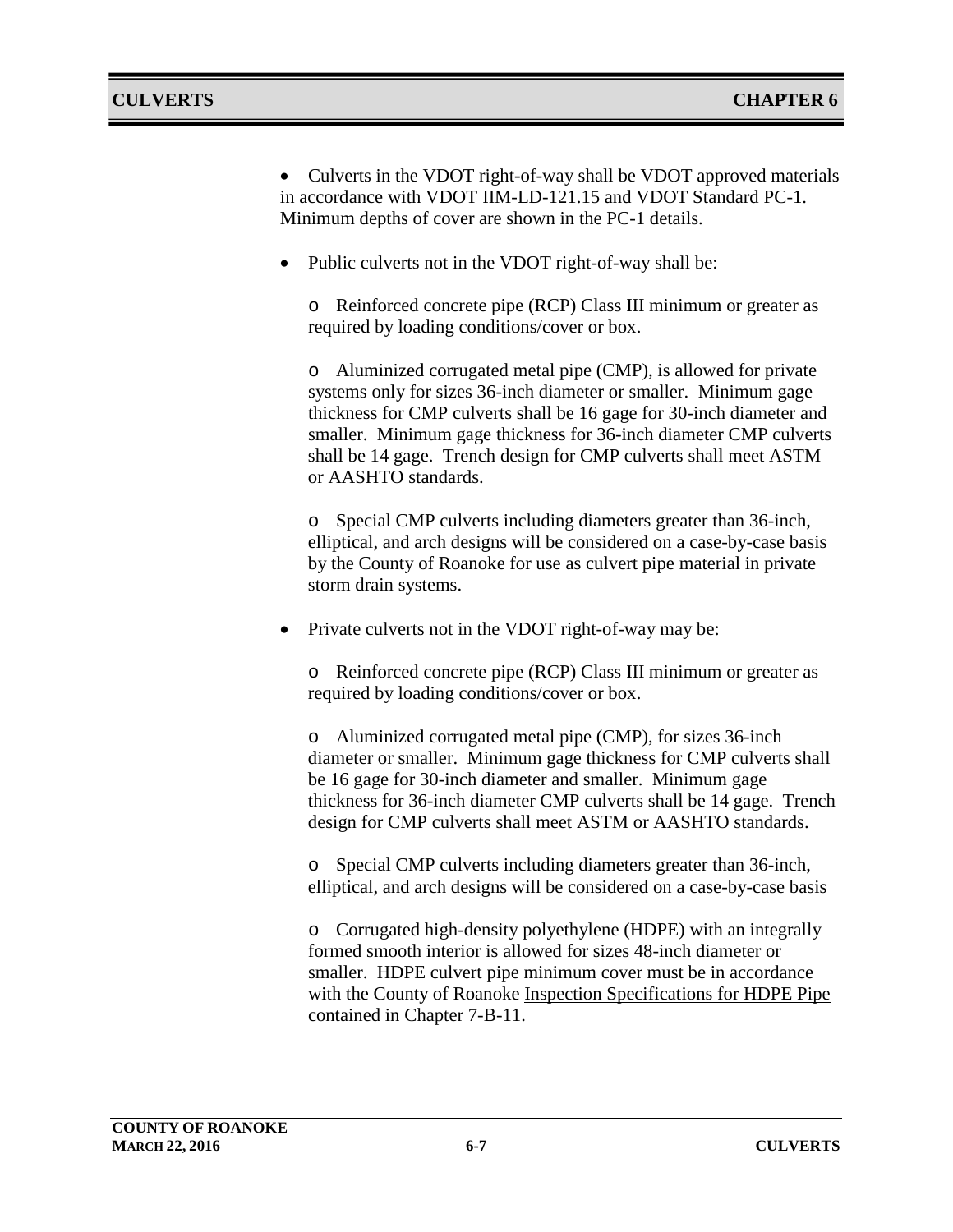#### **6.2.6 Culvert Sizes**

The minimum culvert size shall be 18-inch diameter, except that culverts under private entrance roads or driveways may be 15-inch diameter if it meets all design flow conditions.

Culverts shall meet all cover conditions required. Where the site conditions preclude the use of a single culvert barrel to meet the design flow conditions, multiple barrel culverts are acceptable.

The maximum length of a culvert shall be 300 feet. A culvert longer than 300 feet shall have manholes or junction boxes and shall fall under the requirements of Chapter 7.

#### **6.2.7 End Conditions**

End sections and headwalls shall normally be required on inlets and outlets, as described below.

#### **A. Prefabricated End Sections**

Prefabricated end sections, or flared end sections, provide for a better flow path, improving the design flow and headwater conditions.

Prefabricated end sections shall be provided for culverts 18-inch to 36-inch diameter, except:

• No end section is required for 15-inch or 18-inch diameter driveway culverts.

• Where culvert alignment exceeds 20 feet in vertical elevation change or culvert slope exceeds a 2:1 slope, a standard concrete headwall shall be provided instead of a prefabricated end section.

• Where a concrete headwall is provided.

#### **B. Concrete Headwalls and Structures**

Precast concrete headwalls shall be provided at all culvert inlets and outlets, unless other end conditions are allowed, as stated above. Precast concrete headwalls shall meet the requirements of the VDOT Standards and VDOT Specifications.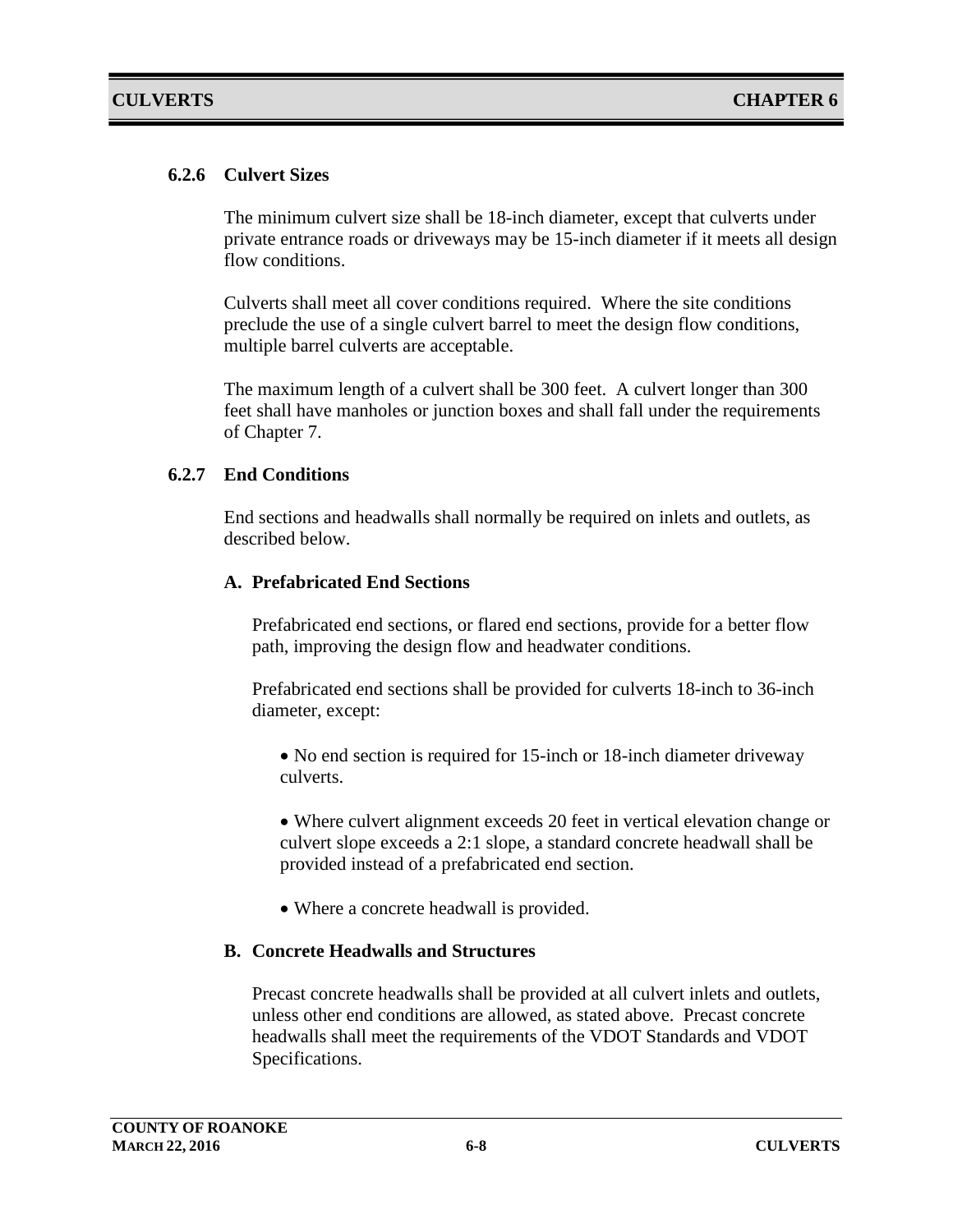Wingwalls may be required in conjunction with headwalls. Culvert pipes 48" or larger in diameter shall have concrete wingwalls. Wingwalls are generally used where the culvert is skewed to the normal channel flow or where the side slopes of the channel or roadway are unstable. Wingwalls shall meet the requirements of the VDOT Standards and VDOT Specifications. Wing walls shall be set at an angle between 30 degrees and 60 degrees from the headwall.

Concrete aprons may be used at the entrance or the exit of culvert. Aprons are typically used where high velocities or headwater conditions may cause erosion upstream or downstream of the culvert. An apron shall not protrude above the normal stream bed elevation.

Special design concrete slab end treatment, per VDOT Standards, may be used as a concrete end section.

#### **6.2.8 Multiple Barrel Culverts**

Multiple barrel culverts shall be allowed where single culverts cannot handle the design flow while meeting the required cover or headwater condition requirements. The design of multiple barrels should avoid the need for excessive widening of the upstream or downstream receiving channels.

The minimum spacing between culverts in a multiple barrel culvert design shall be that required to provide adequate lateral support and allow proper compaction of bedding material under the pipe haunches.

#### **6.2.9 Culvert Skew**

Where possible, culverts shall be installed parallel to the flow path. The maximum allowable skew shall be 45 degrees as measured from the line perpendicular to the roadway centerline.

#### **6.2.10 Buoyancy**

Verify that culvert pipe, end sections, and concrete end wall structures will not fail under hydrostatic uplift conditions.

Buoyancy force consists of the weight of water displaced by the pipe and fill material that is over the pipe (below the headwater depth). The force resisting buoyancy includes the weight of the pipe, weight of the water within the pipe, and the weight of fill material over the pipe.

Buoyancy is more likely to be a problem where: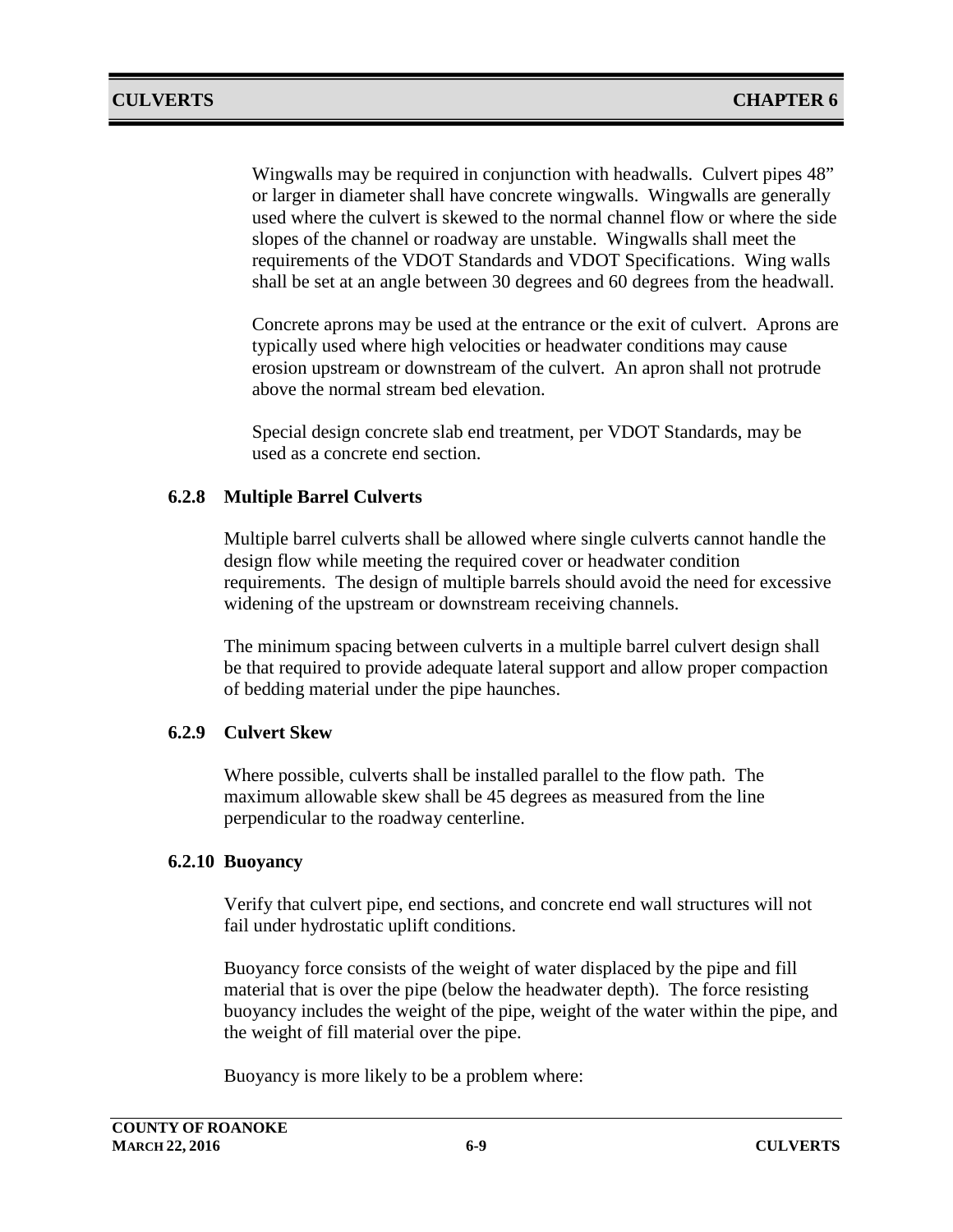• Lightweight pipe is used

• Pipe is on a steep slope (usually inlet control with the pipe flowing partially full)

There is little weight on the end of the pipe (flat embankment slopes, minimum cover, and/or no endwalls)

• High headwater depths (HW/D>1.0)

Suitable cover, footings, or anchor blocks may be required to ensure the culvert's integrity during design conditions.

#### **6.2.11 Debris and Trash Racks**

In general, trash racks or debris deflectors shall not be used where other site modifications may be made to prevent excessive trash or debris from entering the culvert. However, they may be required at specific locations, by the County of Roanoke, where large amounts of storm debris may be anticipated.

#### **6.3 Installation**

All culvert pipe, headwalls, end sections, outlets, and other peripheral structures shall be installed in accordance with VDOT requirements and the manufacturer's recommendations. The characteristics of the trench, bedding, and pipe material all impact the structural strength of the pipe system. The installed culvert conditions shall comply with the design assumptions and calculations.

HDPE pipe installation shall comply with the County of Roanoke's Inspection Specifications for HDPE Pipe. A copy of this installation guide is provided in Chapter 7.

#### **6.3.1 Bedding Material**

Bedding material and installation shall comply with the requirements of the VDOT Specifications.

#### **6.3.2 Backfill**

Backfill shall be suitable material and shall be placed and compacted in accordance with VDOT Specifications.

A minimum of 12" backfill shall be placed over the top of a HDPE or CMP culvert prior to placing pavement or other surface treatment.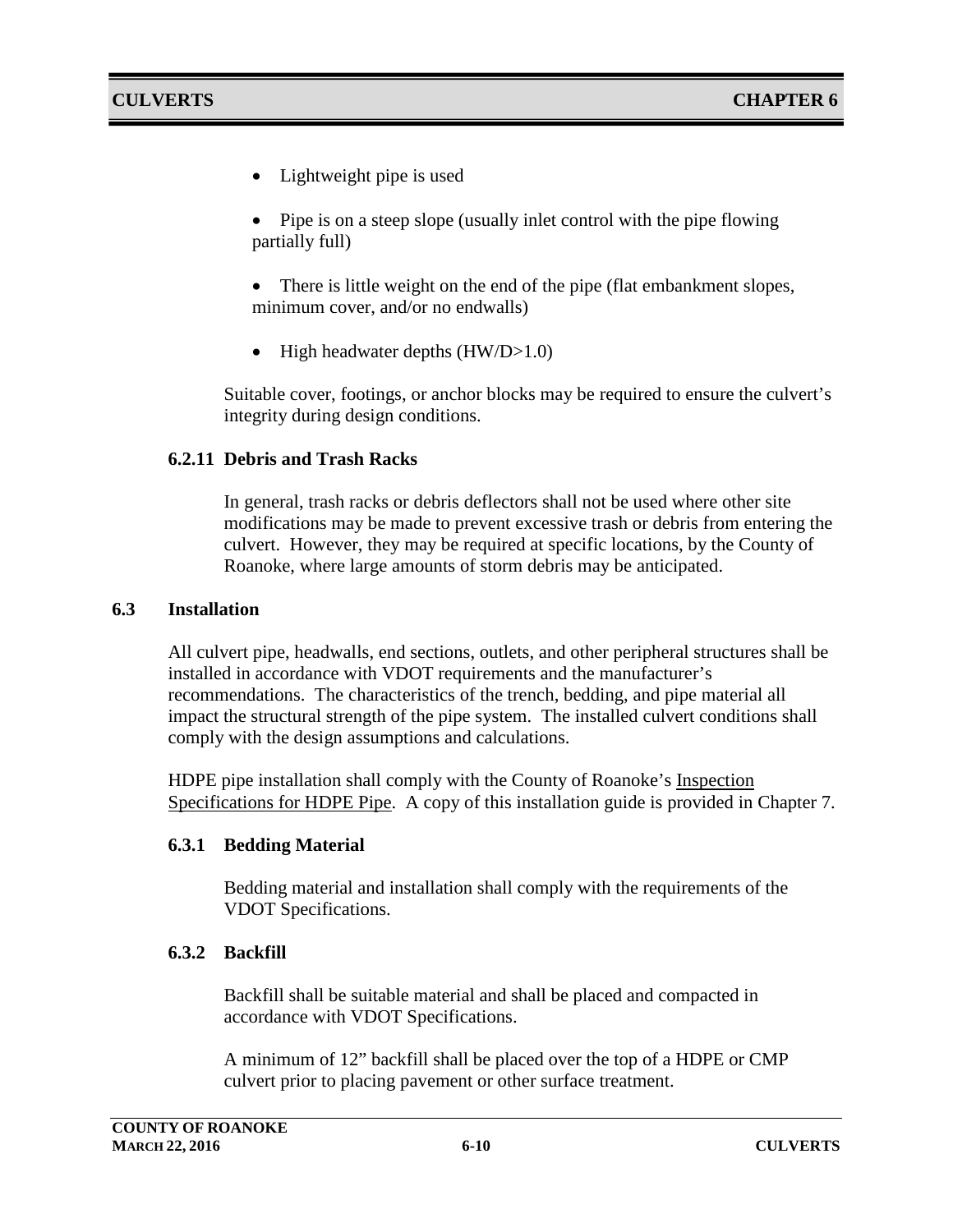#### **6.4 Environmental Considerations and Fishery Protection**

Where compatible with good hydraulic engineering, a culvert shall be located in "dry" conditions. Where this is not possible, the culvert shall be located to minimize impacts to streams or wetlands.

When a culvert is set in a perennial stream the invert of the culvert shall be set below the normal flow line of the stream as required in the VDOT Drainage Manual. The grade of the culvert shall not exceed the grade of the natural stream in the area.

Where construction requires other environmental permits, the applicant shall be responsible for obtaining all necessary environmental permits and complying with their requirements.

#### **6.5 Maintenance Requirements**

The permittee is responsible for maintenance of culverts until construction is complete, including final clean up and site stabilization, to the satisfaction of the County of Roanoke. After the completion of construction, the property owner or responsible party is responsible for maintenance of all culverts not located in public easements.

No one shall modify culverts in any way that impairs or restricts flow. The property owner shall periodically remove silt and sediment from the pipe and prune vegetation around the pipe entrance to avoid restricting flow capacity and shall correct erosion damage as necessary. All removed silt and sediment shall be properly disposed of away from storm drainage pipes and open channels and shall be properly stabilized with vegetation.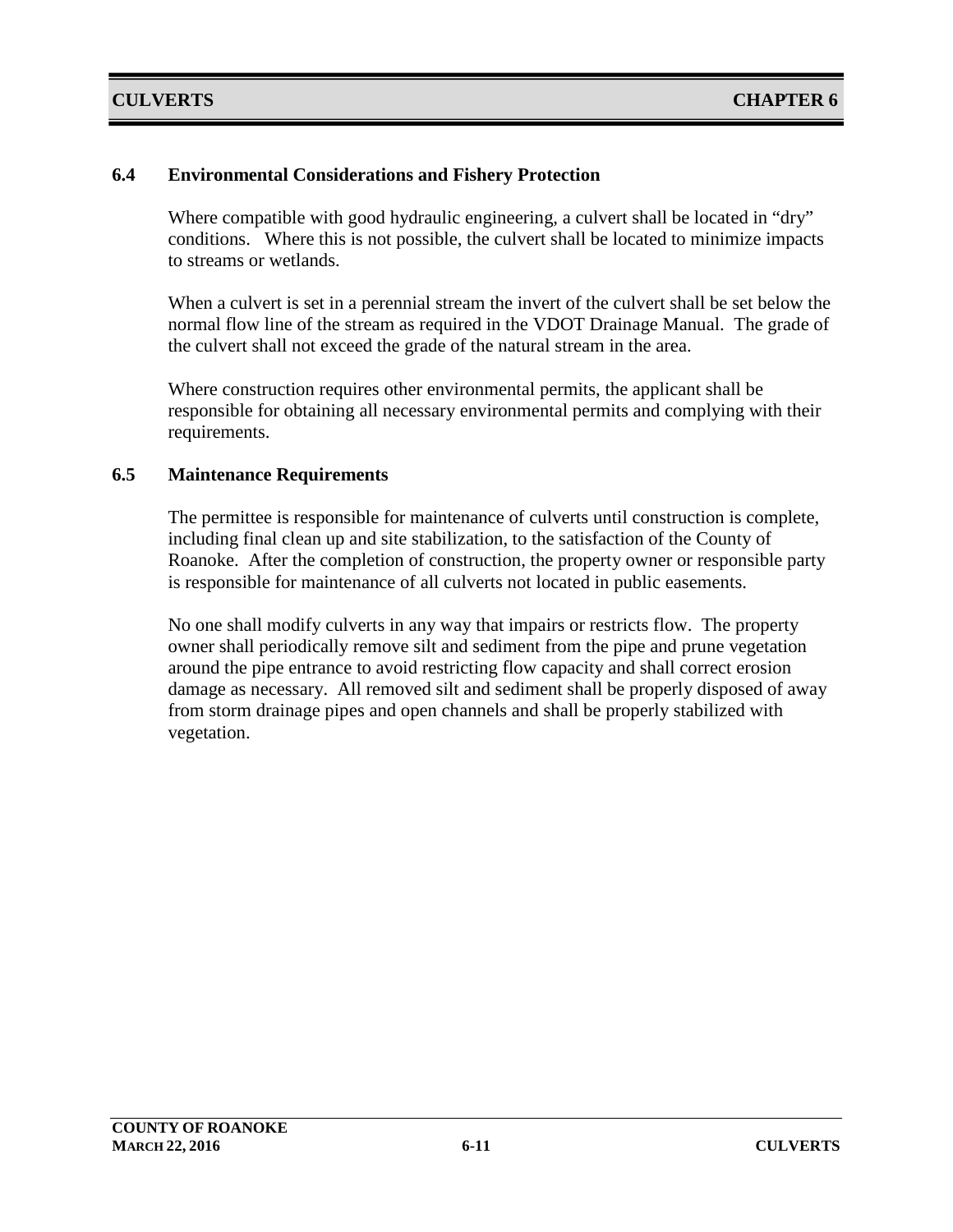### **APPENDIX 6A**

# **AIDS FOR STORMWATER CULVERT DESIGN FROM CHAPTER 8, VDOT DRAINAGE MANUAL**

Appendix 8B-1, Culvert Design Form LD-269

Appendix 8C-1, Nomograph for Inlet Control for Circular Concrete Pipe

Appendix 8C-2, Nomograph for Inlet Control for Corrugated Metal Pipe

Nomograph for Inlet Control for Corrugated HDPE Pipe

*Note: This table is not from the VDOT Drainage Manual.*

Appendix 8C-4, Nomograph for Critical Depth, Circular Pipe

Appendix 8C-5, Nomograph for Outlet Control for Circular Concrete Pipe

Appendix 8C-6, Nomograph for Outlet Control for Corrugated Metal Pipe

Appendix 8D-1, Recommended Manning's n-Values

*Note: This table has been modified from VDOT's standard to include additional pipe materials.*

Appendix 8D-2, Entrance Loss Coefficients (Ke), Outlet Control, Full or Partly Full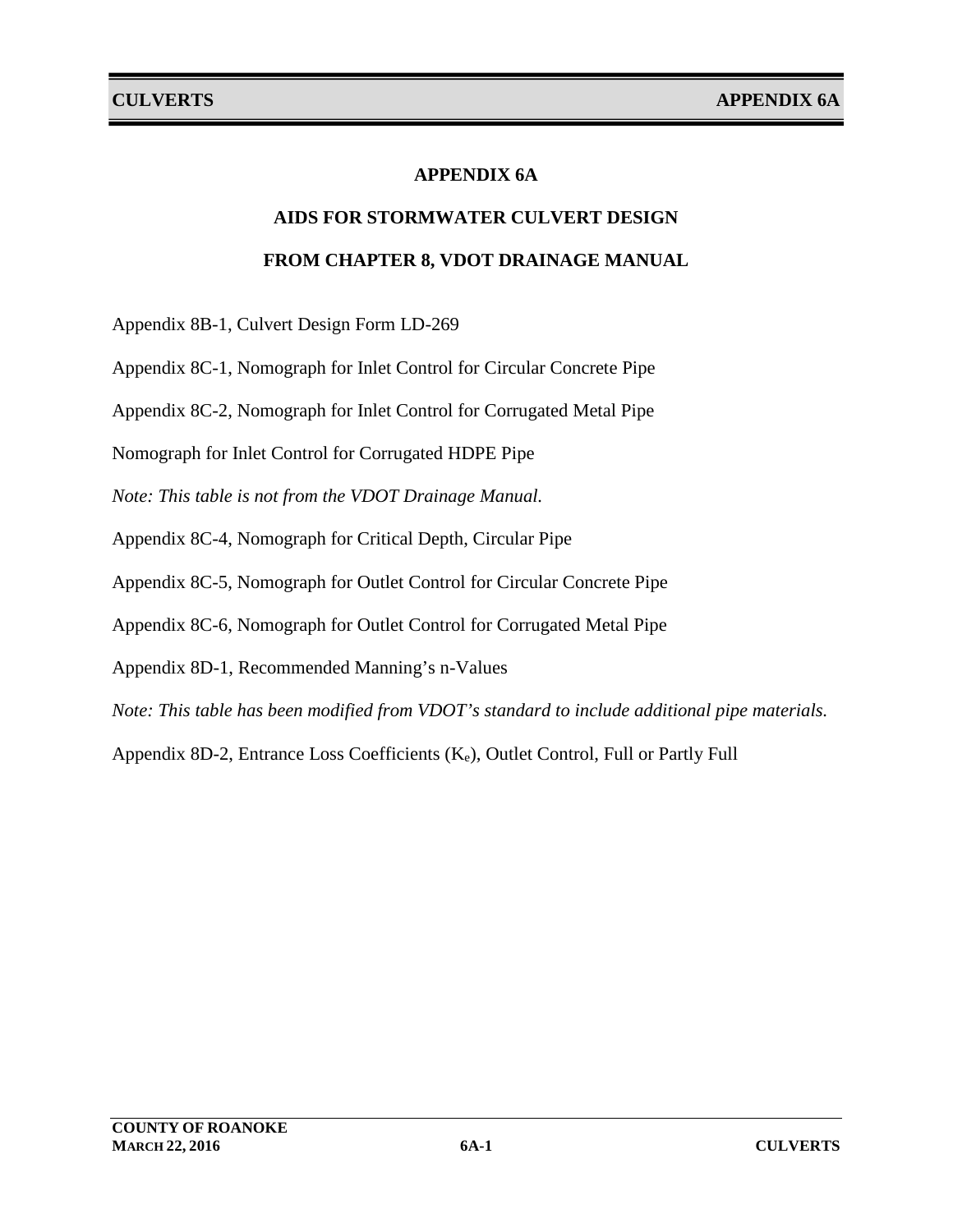#### **CULVERTS APPENDIX 6A**



**COUNTY OF ROANOKE MARCH 22, 2016 6A-2 CULVERTS**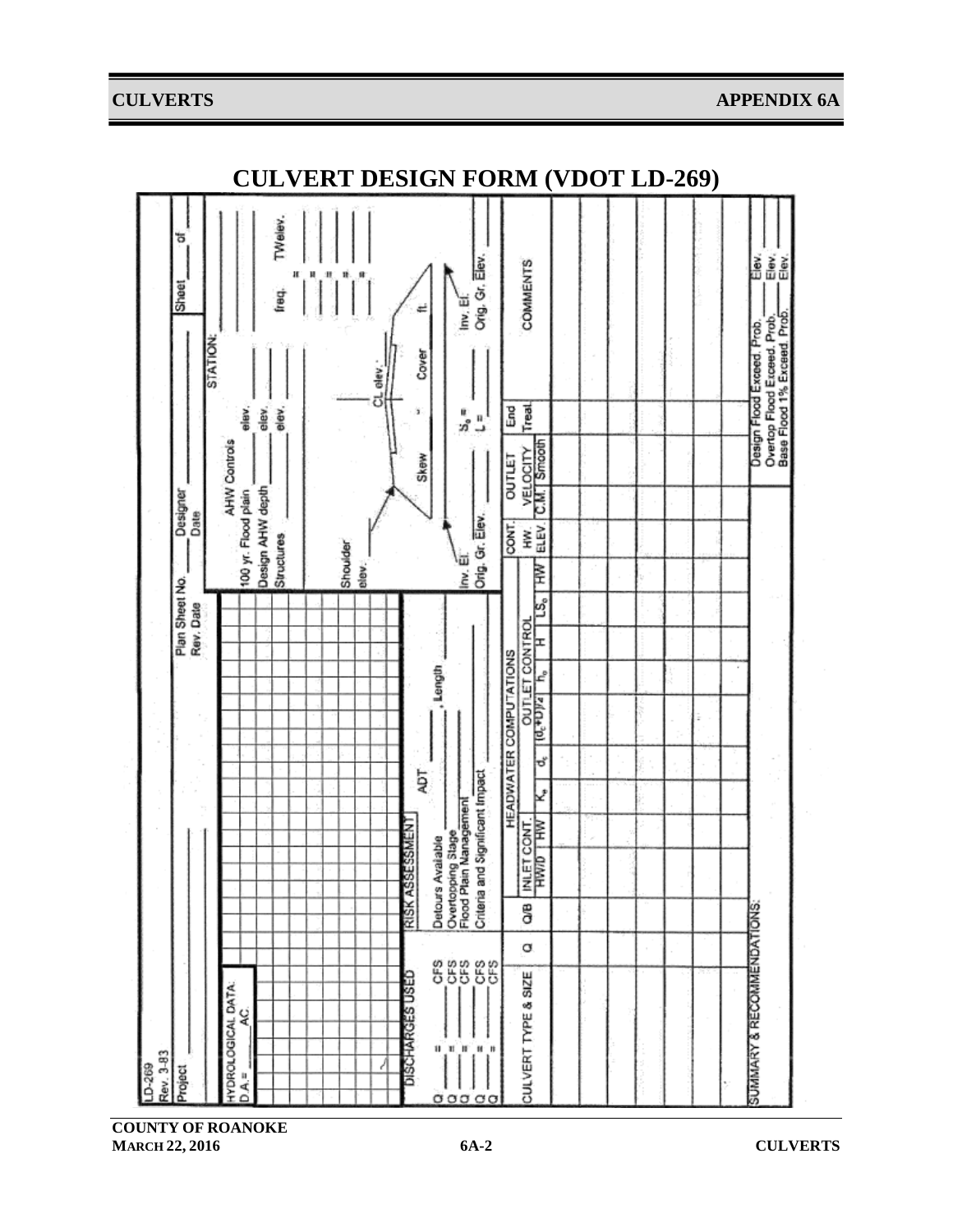

**COUNTY OF ROANOKE MARCH 22, 2016 6A-3 CULVERTS**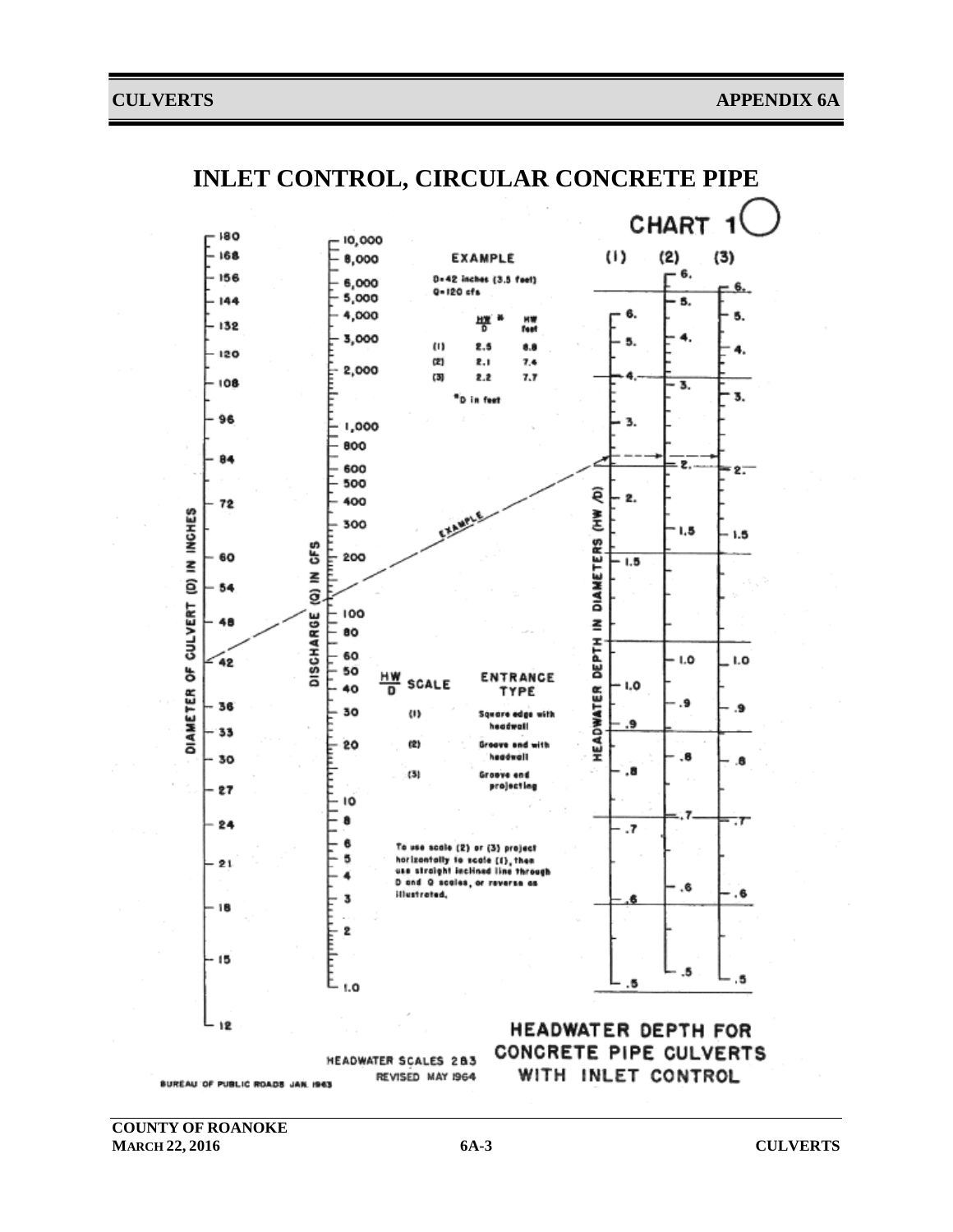## **INLET CONTROL, CIRCULAR CORRUGATED METAL PIPE**

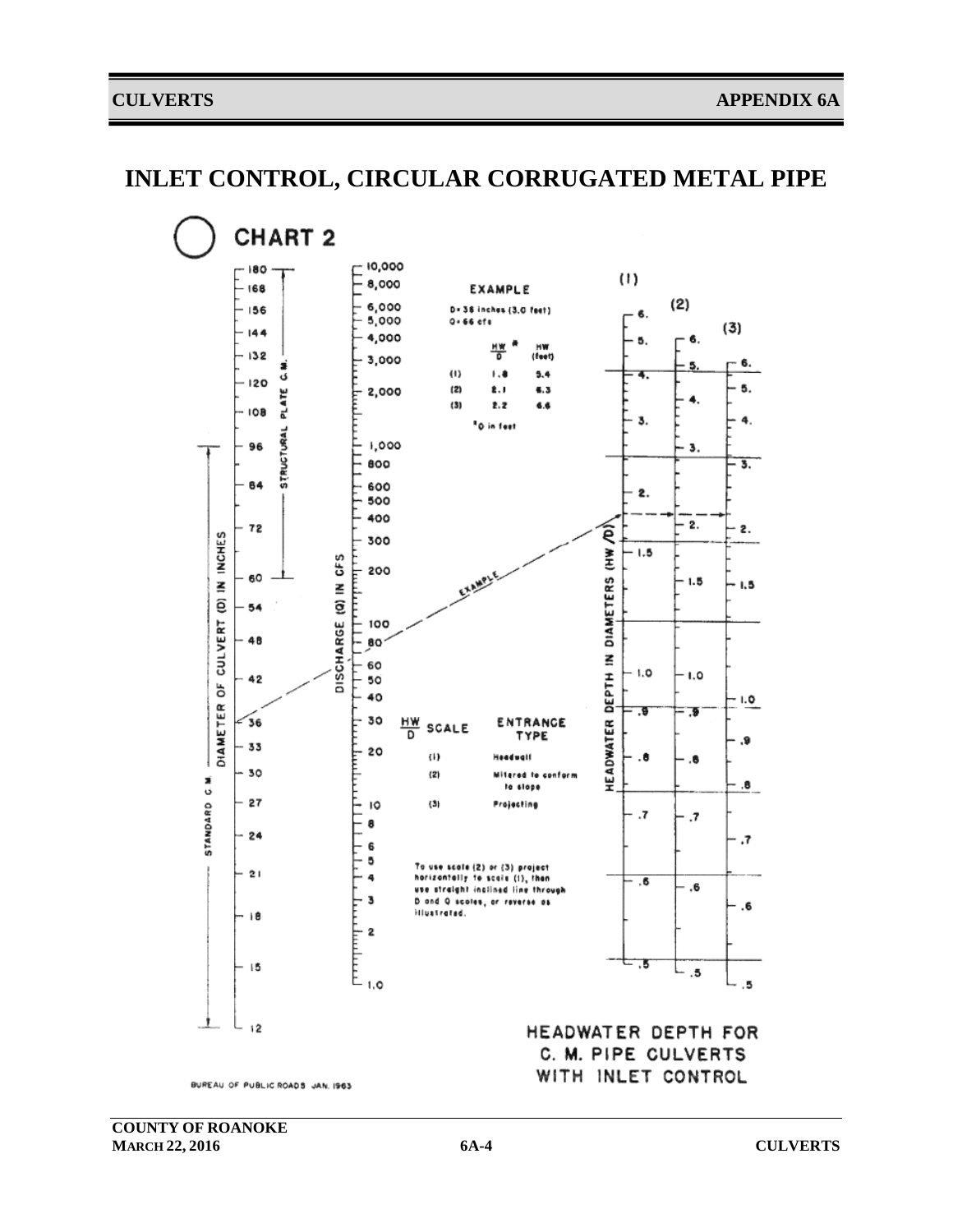## **INLET CONTROL, CIRCULAR HDPE PIPE**

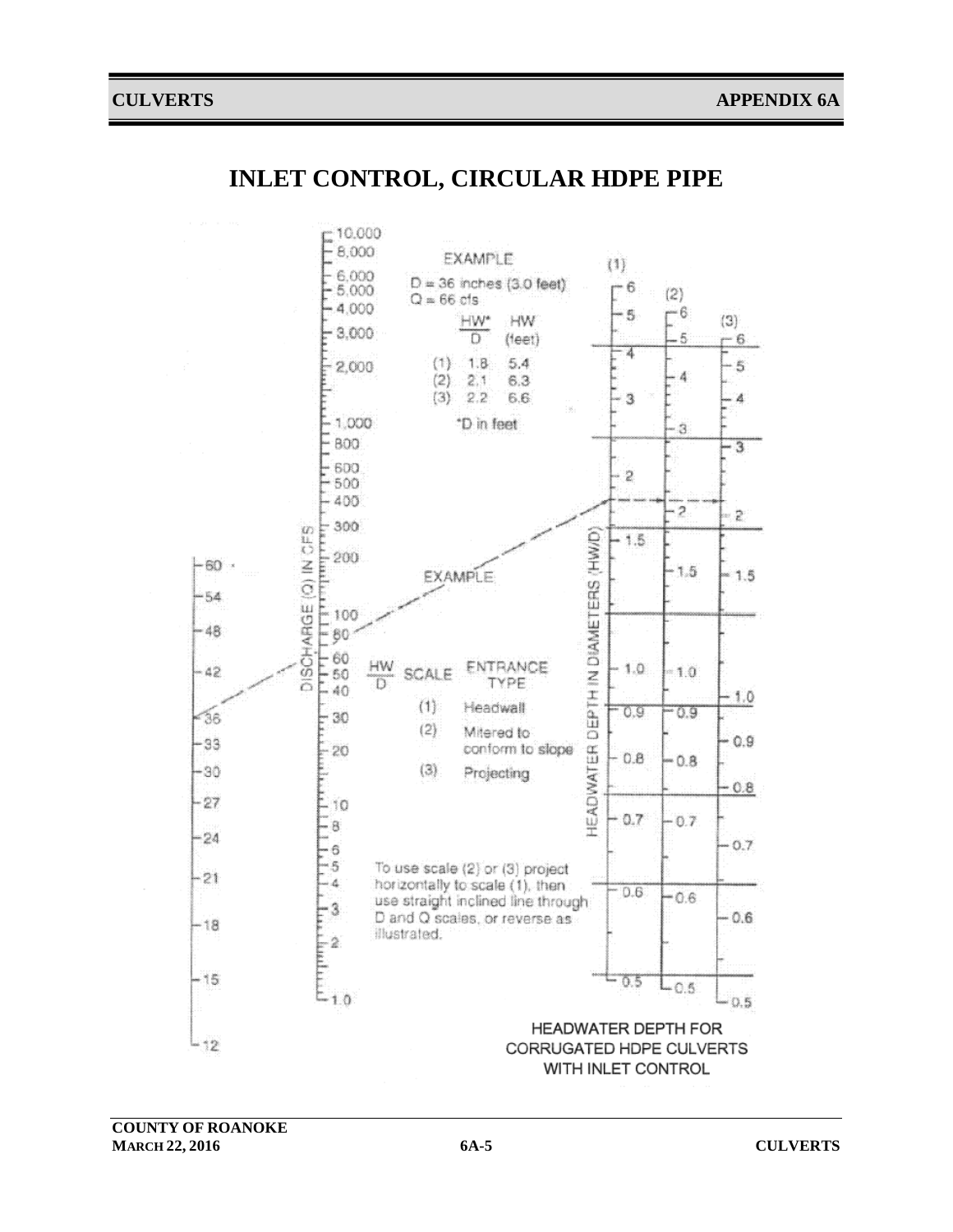

## **CRITCAL DEPTH, CIRCULAR PIPE**

**COUNTY OF ROANOKE MARCH 22, 2016 6A-6 CULVERTS**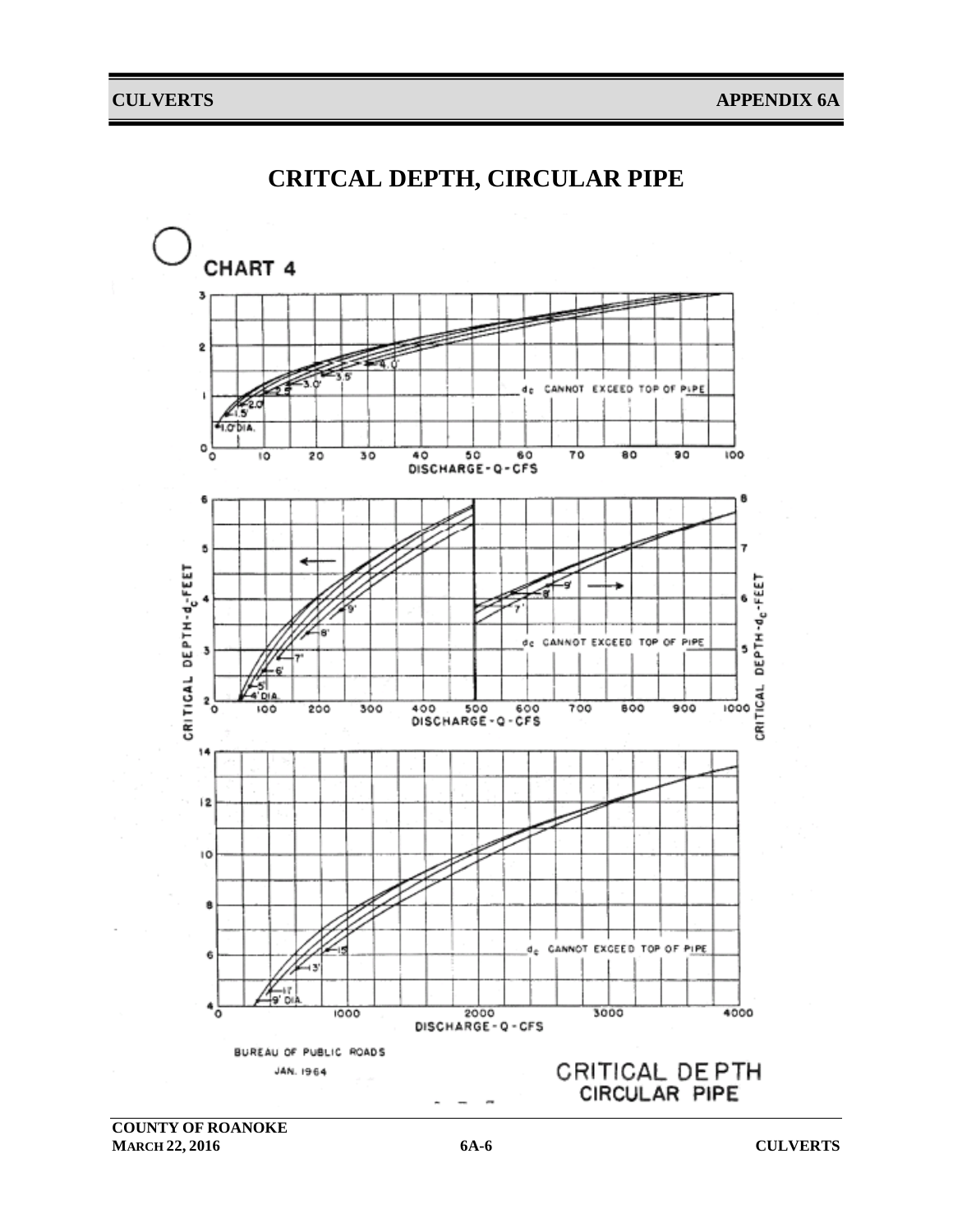# **OUTLET CONTROL, CIRCULAR CONCRETE PIPE**

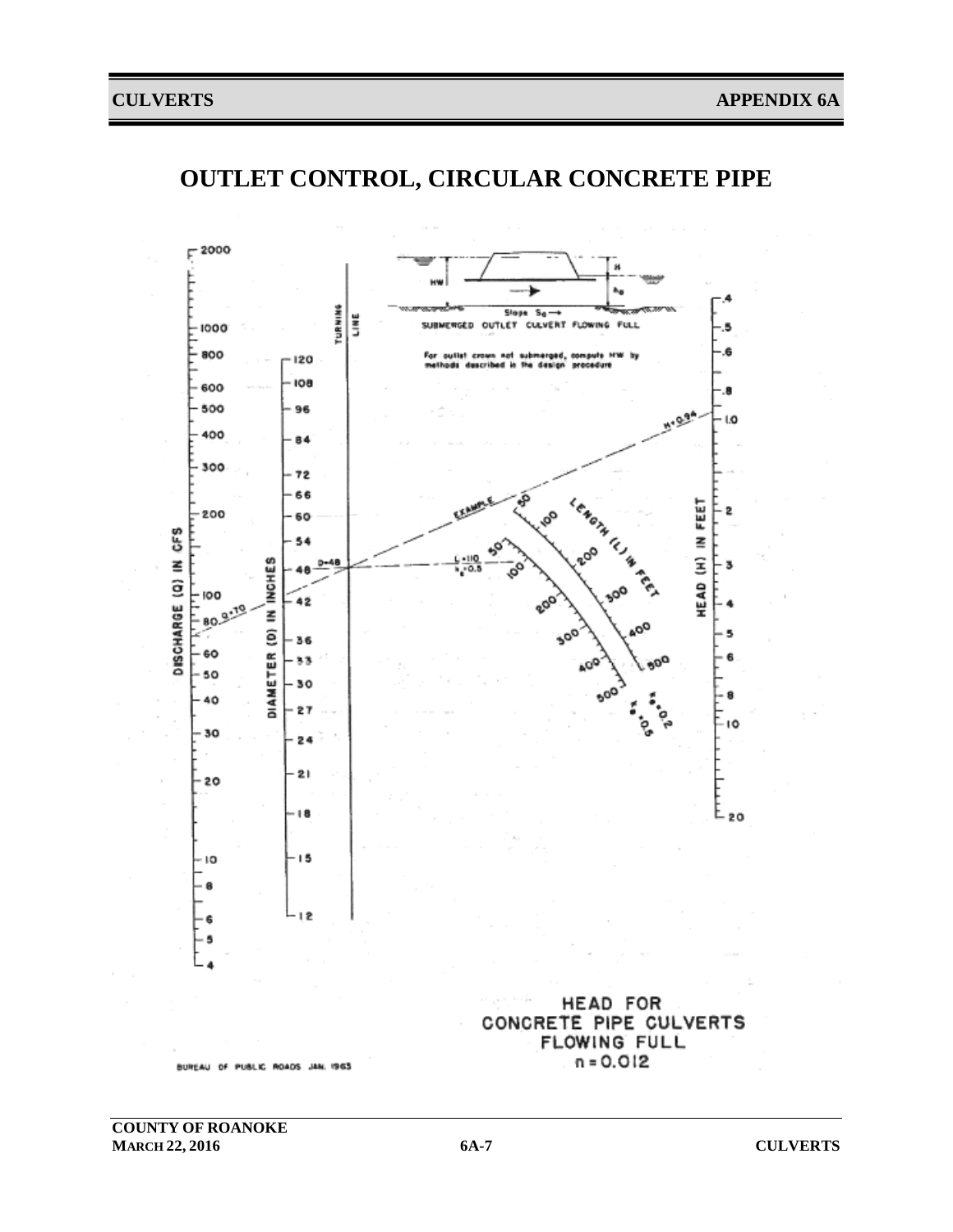## **OUTLET CONTROL, CIRCULAR CORRUGATED METAL PIPE**



BUREAU OF PUBLIC ROADS JAN. 1983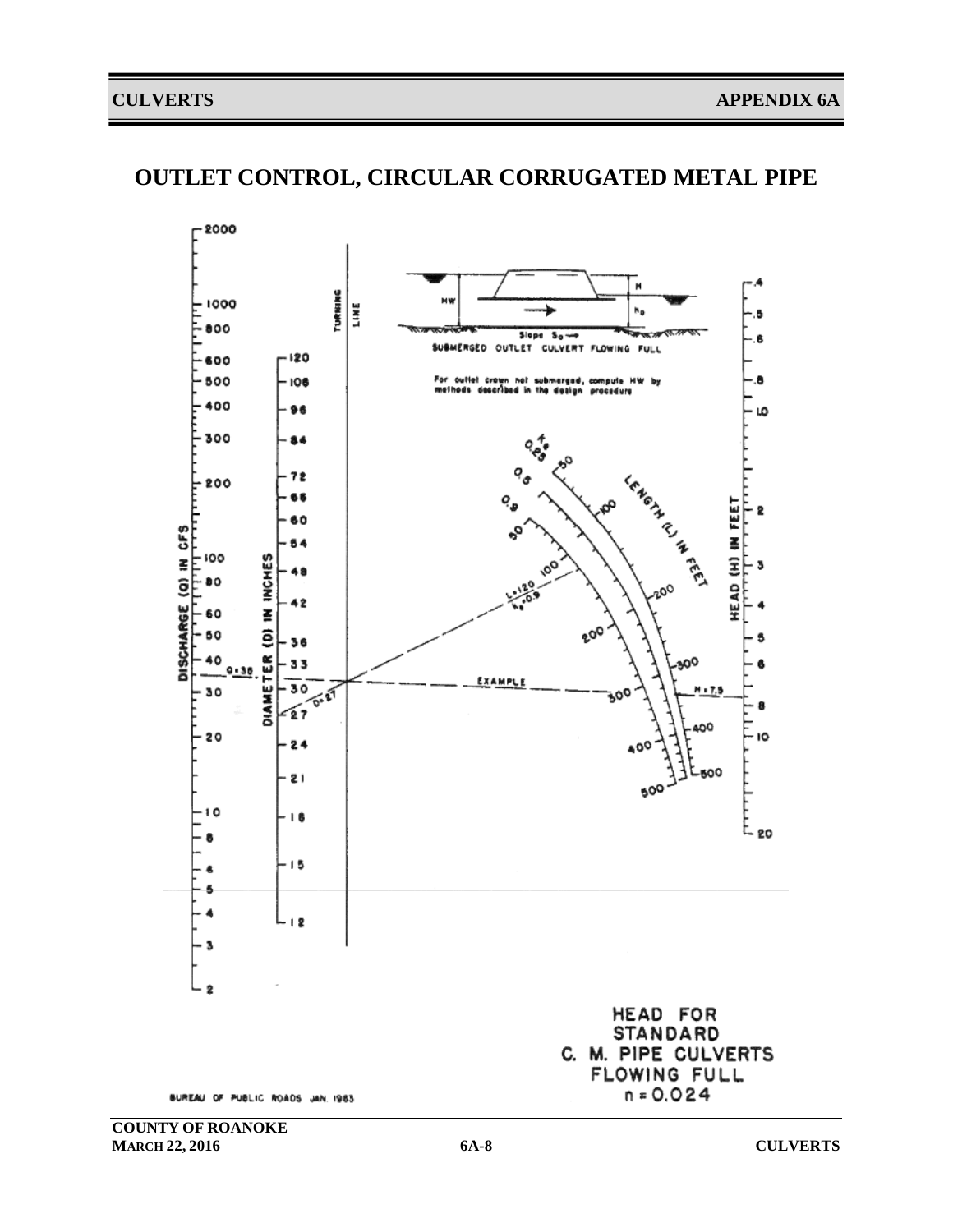| <b>OUTLET CONTROL, CIRCULAR CONCRETE PIPE</b> |  |
|-----------------------------------------------|--|
| <b>RECOMMENDED MANNING'S n-VALUES</b>         |  |

| <b>Type of Conduit</b>      | <b>Wall Description</b>                  | Manning's n     |
|-----------------------------|------------------------------------------|-----------------|
| Concrete Pipe               | Smooth walls                             | $0.010 - 0.013$ |
| <b>Concrete Boxes</b>       | Smooth walls                             | $0.012 - 0.015$ |
| <b>Corrugated Metal</b>     | 2 2/3 by $\frac{1}{2}$ inch              | $0.022 - 0.027$ |
| Pipes and Boxes, Annular or | corrugations                             |                 |
| <b>Helical Pipe</b>         | 6 by 1 inch                              | $0.022 - 0.025$ |
|                             | corrugations                             |                 |
|                             | 5 by 1 inch                              | $0.025 - 0.026$ |
|                             | corrugations                             |                 |
|                             | 3 by 1 inch                              | $0.027 - 0.028$ |
|                             | corrugations                             |                 |
|                             | 6 by 2 inch                              | $0.033 - 0.035$ |
|                             | structural plate                         |                 |
|                             | 9 by $2\frac{1}{2}$ inch                 | $0.033 - 0.037$ |
|                             | structural plate                         |                 |
| <b>Corrugated Metal</b>     | 2 2/3 by $\frac{1}{2}$ inch corrugations | $0.012 - 0.024$ |
| Pipe                        |                                          |                 |
| Spiral Rib Metal            | Smooth walls                             | $0.012 - 0.013$ |
| (Steel or Alum.)            |                                          |                 |
| <b>PVC</b>                  | Smooth interior                          | $0.010 - 0.012$ |
| Polyethylene (PE or HDPE)   | Smooth interior                          | $0.011 - 0.013$ |
| Corrugated PE or HDPE       | Corrugated interior                      | $0.022 - 0.026$ |

Note 1:The values indicated in this table are recommended Manning's "n" design values. Actual field values may vary depending on the effects of abrasion, corrosion, deflection, and joint conditions. Concrete pipe with poor joints and deteriorated walls may have "n" values of 0.014 to 0.018. Corrugated metal with join and wall problems may also have higher "n" values, and in addition, may experience shape changes which could adversely affect the general hydraulic characteristics of the culvert.

Note 2: Fore further information concerning Manning n values for selected conduits consult Hydraulic Design of Highway Culverts, Federal Highway Administration, HDS No. 5, page 163.